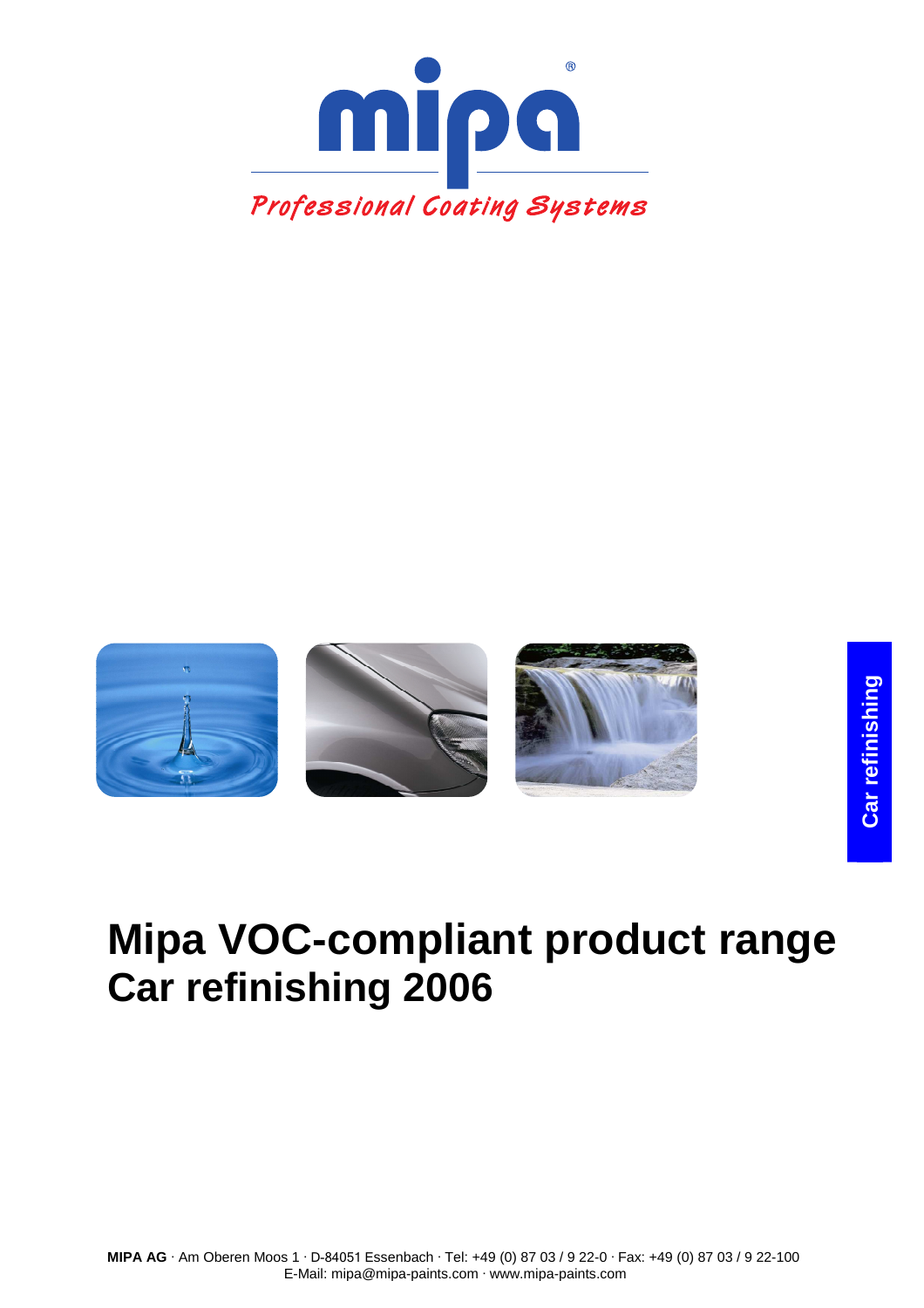

# **MIPA VOC-compliant product range For future car refinishing**

MIPA offers already today a high quality product range that meets all demands of the European VOC-laws after the **1 st January 2007** and even furthermore.

According to the European Directive, which has to be implemented to national law, all film-forming coatings have to be classified in different categories with different maximum VOC-values. In the added register **all Mipa VOC-compliant car refinishing products** are related to these categories, listed according to the Mipa pricelist.

Mipa hardener, Mipa thinner, Mipa binder or additives are no film-forming products and are therefore not assigned to a category. Because they are added to other products, the VOC-value of the ready-to-spray product has to be under the respective VOC-limit. So all listed products are compliant to the European VOC-laws, if they are used according to the technical information.

|                | Category                        | <b>Coating</b>     | max. VOC-<br>value |
|----------------|---------------------------------|--------------------|--------------------|
| 1i             | One-pack performance<br>coating |                    | 600 g/l.           |
| 2a             | <b>Gunwash and Precleaner</b>   |                    |                    |
|                |                                 | Gunwash            | $850$ g/l.         |
|                |                                 | Precleaner         | 200 g/l.           |
| 2 <sub>b</sub> | Stopper and body filler         |                    | $250$ g/l.         |
| 2c             | Precoat                         |                    |                    |
|                |                                 | Filler             | 540 g/l.           |
|                |                                 | Primer             | 540 g/l.           |
|                |                                 | <b>Wash Primer</b> | 780 g/l.           |
| 2d             | Topcoat                         |                    | 420 g/l.           |
| 2e             | Special coatings                |                    | 840 g/l.           |

The different categories and VOC-limits are the following:

In older versions of the Directive the usage of special coatings (category 2e) was limited to a contingent of 10%. The latest version defined on the one hand the category "special coatings" more precisely, on the other hand it dropped the limitation of use. So these products are allowed to be used in any amount.

MIPA AG Your partner for a succesfull future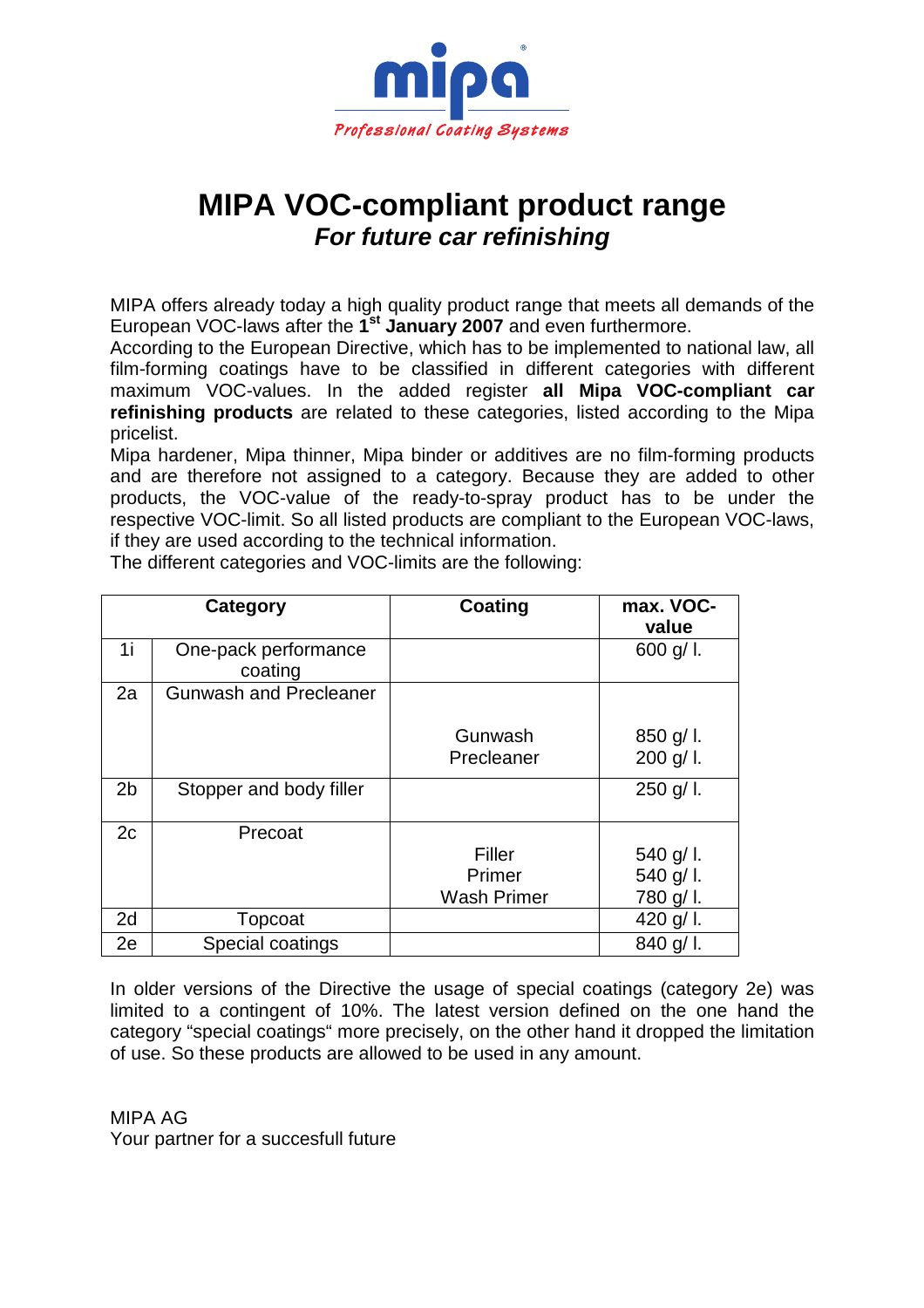

# **Mipa Filler/ Stopper**

| Mipa PX 9               | 2 <sub>b</sub> |
|-------------------------|----------------|
| Mipa P 99 Multi Star    | 2 <sub>b</sub> |
| Mipa P 35 Elastic       | 2 <sub>b</sub> |
| Mipa P 90 Easy          | 2 <sub>b</sub> |
| Mipa P 85               | 2 <sub>b</sub> |
| Mipa P 13               | 2 <sub>b</sub> |
| Mipa P 70               | 2 <sub>b</sub> |
| Mipa P 50               | 2 <sub>b</sub> |
| Mipa P 55               | 2 <sub>b</sub> |
| Mipa P 80               | 2 <sub>b</sub> |
| Mipa A 40               | 2e             |
| Mipa N 30               | 2e             |
| Mipa P 20               | 2 <sub>b</sub> |
| Mipa P 20 Reparatur-Set | 2 <sub>b</sub> |
| Mipa Härter P           |                |
| Mipa Härter PK          |                |

# **Mipa Polyester-Spray-Filler**

| Mipa $P$ 60 S  |  |
|----------------|--|
| Mipa Härter PS |  |

# **Mipa 1K-Primer/ Filler**

| Mipa Aktivsealer            | 2е |
|-----------------------------|----|
| Mipa Primer                 | 2c |
| Mipa Grundierfiller BZ      | 2c |
| Mipa Grundierfiller-Spray   | 2e |
| Mipa Spritzspachtel (Spray) | 2e |

# **Mipa Water Based Primers**  Mipa WBS 1K-Grundierfiller 2c

#### **Mipa 1K/ 2K-Etchprimer/ Filler**  Mina Papidprimer 20

┑

| iviipa Rapioprimer     | ZC |
|------------------------|----|
| Mipa Rapidprimer-Spray | 2e |
| Mipa Rapidfiller       | 2c |
| Mipa Rapidfiller-Spray | 2e |
| Mipa 2K-Primer CF grau | 2c |
| Mipa Aktivprimer       | 2c |
| Mipa Härter WPZ        |    |

#### **Mipa 2K-Primer/ Filler**

| Mipa 2K-Transparent Sealer   | 2c |
|------------------------------|----|
| Mipa $4 + 1$ Acrylfiller HS  | 2c |
| Mipa 2K-HS-Filler F41        | 2c |
| Mipa 2K-HS-Tintfiller F43T   | 2c |
| Mipa 2K-HS-Directfiller F31  | 2c |
| Mipa 2K-Express-Filler FX 1  | 2c |
| Mipa Kontroll-Schwarz-Spray  | 2e |
| Mipa 2K-Primer AZ            | 2e |
| Mipa 2K-Acryl-Grundierfiller | 2c |
| Mipa 2K-Acrylgrund           | 2c |

# **Mipa Epoxy-Filler**

| Mipa EP-Grundierfiller  |   |
|-------------------------|---|
| Mipa EP-Härter 30356    | - |
| Mipa EP-Härter E10 kurz | - |

# **Mipa 2K-Acrylic-Enamels OC**

| Mipa OC-Mischlack-     | 2d |
|------------------------|----|
| Konzentrat             |    |
| Mipa Binder AC         |    |
| Mipa Binder TC         |    |
| <b>Mipa Binder PUR</b> |    |
| Mipa Binder NC         |    |
| Mipa Poly-Mat          |    |
| Mipa Struktur-Additiv  |    |
| Mipa OC-Fertigtöne     |    |

### **Mipa Base Coat System WBC**

| Mipa WBC-Mischlack        | 2d |
|---------------------------|----|
| Mipa WBC-Mischlack 000    | 2e |
| farblos                   |    |
| Mipa WBC-Controller 005   |    |
| Mipa WBC Baseblend        | 2e |
| Mipa WBC-Fertigtöne       | 2d |
| Mipa WBC-Verdünnung       |    |
| Mipa WBS Retarder         |    |
| Mipa WBS Beschleuniger    |    |
| Mipa WBS Reiniger         | 2а |
| Mipa WBS-Pistolenreiniger | 2a |
| Mipa WBS-                 |    |
| Koagulierungsmittel       |    |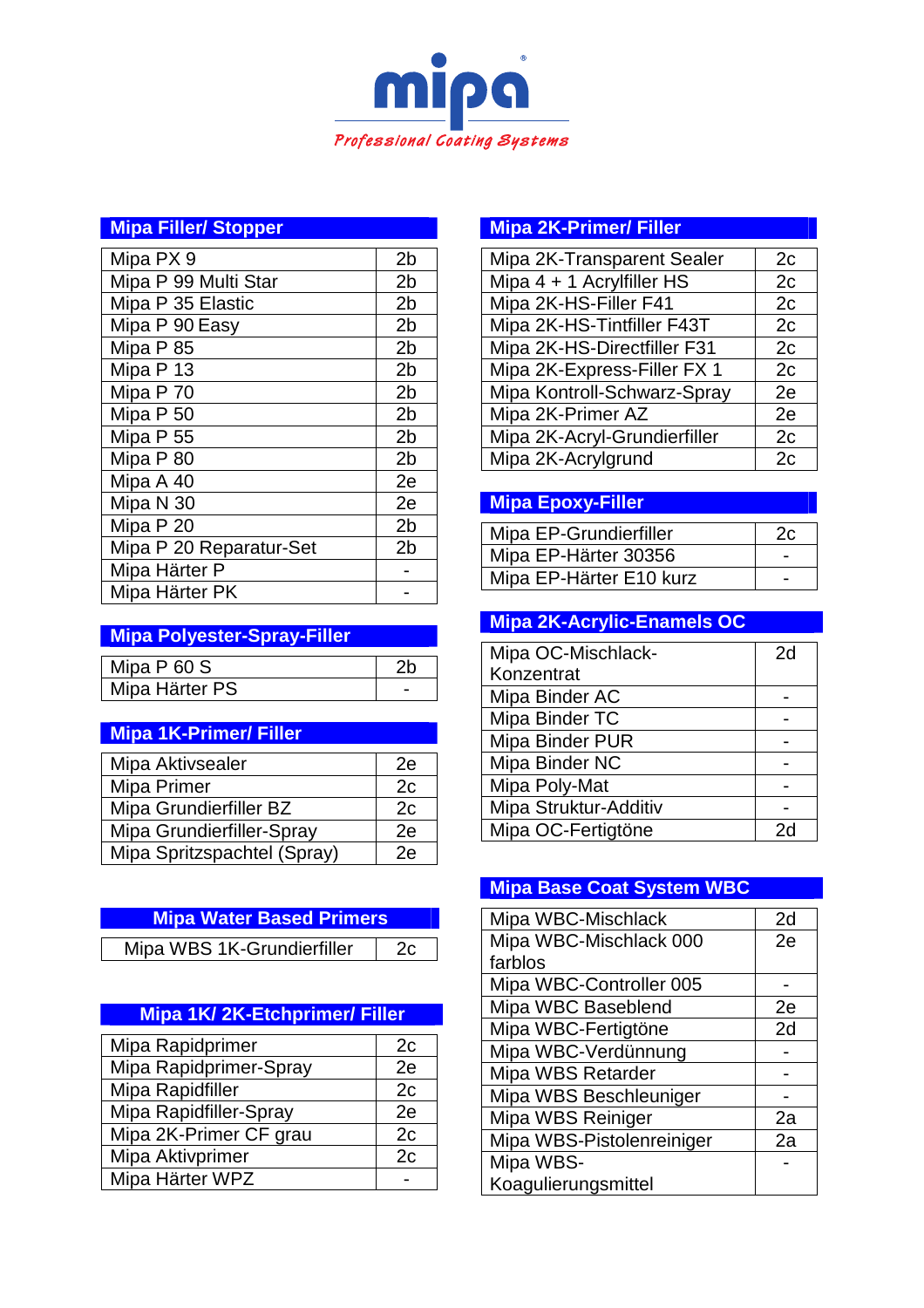

# **Mipa Products for Plastic coatings**

| Mipa P 35 Elastic              | 2b |
|--------------------------------|----|
| Mipa 1K-Kunststoffprimer       | 2e |
| Mipa Kunststoffprimer-Spray    | 2e |
| Mipa 2K-Plastic-Grundierfiller | 2e |
| Mipa Porenwischfiller          |    |
| Mipa Struktur-Additiv          |    |
| Mipa 2K-Klarlack CPE           | 2e |
| Mipa 2K-Elastic                |    |
| Mipa Kunststoffreiniger        |    |

#### **Mipa Base Coat System**

| Mipa Neon            |  |
|----------------------|--|
| Mipa Brillant-Design |  |

# **Mipa PUR Ready mixed**

| Mipa PUR-Fertigton RAL 9006  | 2e |
|------------------------------|----|
| <b>Aluminium Einschicht</b>  |    |
| Mipa PUR-Fertigton RAL 9007  | 2e |
| <b>Graualu Einschicht</b>    |    |
| Mipa 2K-Acryl-HS-Chassislack | 2d |

# **Mipa 2K-Clearcoats**

| Mipa 2K-HS-Klarlack C420     | 2d |
|------------------------------|----|
| Mipa 2K-Express-Klarlack CX1 | 2e |
| Mipa 2K-HS-Klarlack CSR      | 2d |
| Mipa 2K-HS-Klarlack CPE      | 2e |
| Mipa 2K-Klarlack-Spray       | 2e |
| Mipa 2K-Klarlack CA          | 2ρ |

| <b>Mipa Anti-Corrosive Protection</b> |    |
|---------------------------------------|----|
|                                       |    |
| Mipa Rostschutzversiegelung           | 2e |

# **Mipa Hardeners**

| Mipa 2K-HS-Härter HS 10 |  |
|-------------------------|--|
| Mipa 2K-HS-Härter HS 25 |  |
| Mipa 2K-MS-Härter MS 10 |  |
| Mipa 2K-MS-Härter MS 25 |  |
| Mipa 2K-MS-Härter MS 40 |  |
| Mipa 2K-Härter H 5      |  |
| Mipa 2K-Härter H 10     |  |
| Mipa 2K-Härter H 25     |  |
| Mipa 2K-Härter -"Multi" |  |
| Mipa 2K-HS-Härter HSR   |  |
| Mipa Härterverdünnung   |  |

# **Mipa Additives**

| Mipa 2K-Beschleuniger     |  |
|---------------------------|--|
| Mipa Retarder             |  |
| Mipa 1K-Acryl-Converter   |  |
| Mipa 2K-Elastic           |  |
| Mipa 2K-Löser             |  |
| Mipa Anti-Silikon-Zusatz  |  |
| Mipa Anti-Graffiti-Zusatz |  |

# **Mipa Special-Enamels**

| Mipa Autoreifenlack      | 2е |
|--------------------------|----|
| Mipatherm                | 2е |
| Mipa Felgensilber        | 2е |
| <b>Mipa Bumper Paint</b> |    |

# **Mipa Cleaning agents**

| Mipa Vorreiniger"Mat & Clean  | 2а |
|-------------------------------|----|
| Mipa Silikonentferner         | 2a |
| Mipa Kunststoffreiniger       | 2a |
| Mipa Entfettungsmittel 3 Plus | 2a |
| Mipa WBS Reiniger             | 2э |